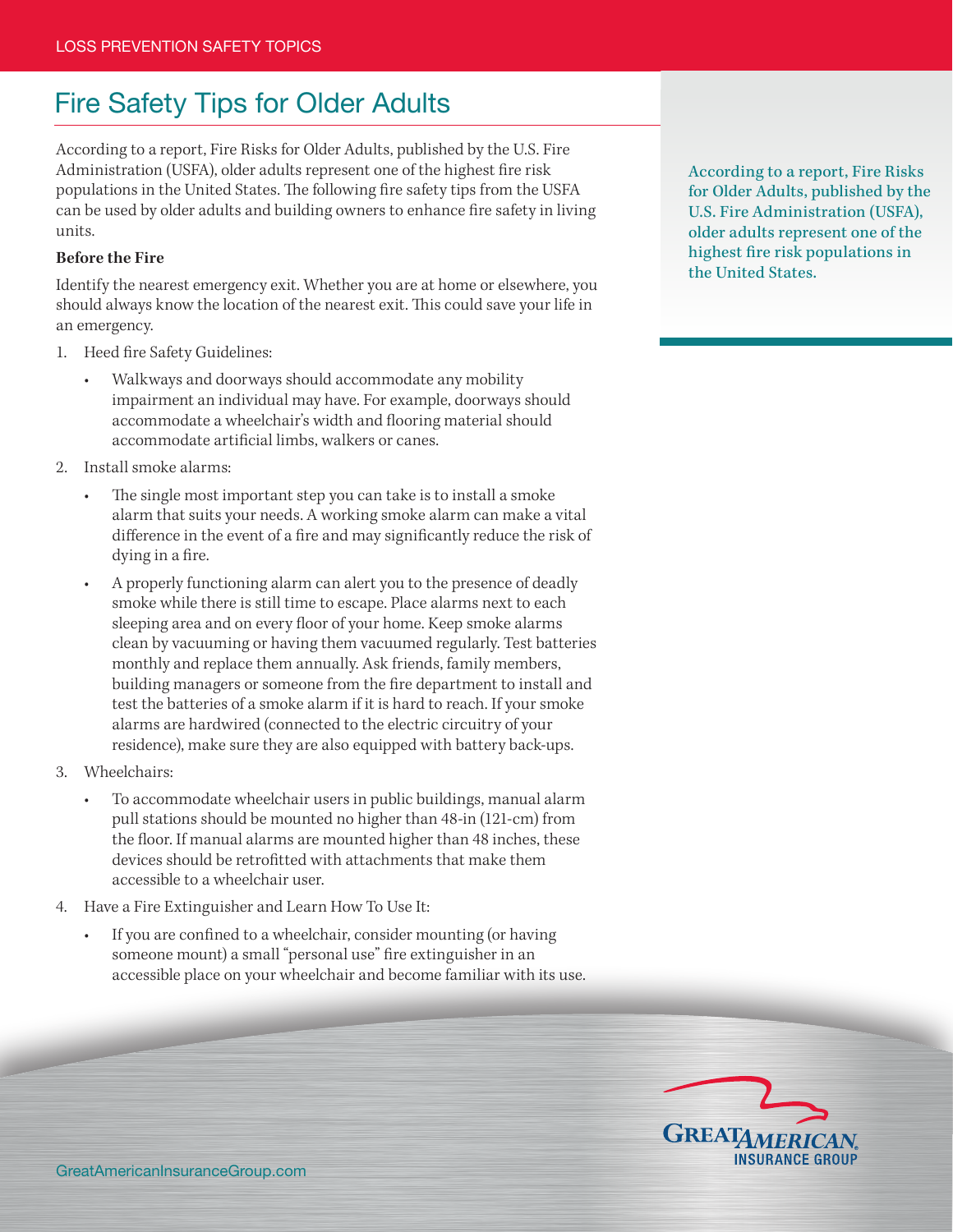Then, if you cannot "stop, drop and roll" during a fire, you should "pull, aim, squeeze and sweep."

- 5. Live near an exit:
	- If you live in an apartment building, try to get an apartment on the ground floor. If this is not possible, know where the exit stairwell is and plan to wait there for help if you cannot take the stairs on your own in the event of a fire. If you live in a multistory house, try to sleep on the ground floor. Make sure a phone (or a TTY/TDD if you use one) is next to your bed, within arm's reach. Keep emergency telephone numbers and hearing aids (if necessary) handy as well. If necessary, construct an exit ramp for emergency exits. It is recommended that ramps be at least 36 in (91 cm) wide. Guardrails and handrails should be 44 to 48 in (111 to 121 cm) high and 34 to 38 in (86 to 96 cm) wide.
- 6. Plan and practive escape plans:
	- Knowing your escape plan is one of the most important steps you can take to save your life in a fire. Plan your escape around your capabilities. Know at least two exits from every room. Make sure you can unlock all your doors and windows. Be sure you know how to open your windows. If security devices, such as bars, are installed across the windows, ensure that they release from the inside. Make any necessary accommodations (such as installation of exit ramps) to facilitate escape.
- 7. Involved the fire department:
	- Ask the fire department to help you plan an escape route and inform them of your special needs. Ask the fire department to help identify any fire hazards in your home and to explain how to correct them. Any areas you plan to use as a rescue area must be identified and agreed upon by you and officials from the fire department. Learn the fire department's limitations and make fire officials aware of yours.

## **During a Fire**

- 1. Get out and stay out:
	- Leave your home as soon as possible. Do not try to gather personal possessions or attempt to extinguish a fire. Do not use the elevator. Once out, do not go back inside.
- 2. Test the doors before opening them:
	- Using the back of your hand, reach up high and touch the door, the doorknob and the space between the door and the frame. If anything feels hot, keep the door shut and use your second exit. If everything feels cool, open the door slowly and exit as low to the ground as possible if smoke is present.
- 3. Stay low and go:
	- Crawl low and keep under the smoke, if you are physically able; if not, try to cover your mouth and nose to avoid breathing toxic fumes and make your way to safety as quickly as possible.
- 4. What to do if you're trapped:
	- Close all the doors between you and the fire. Fill cracks in doors and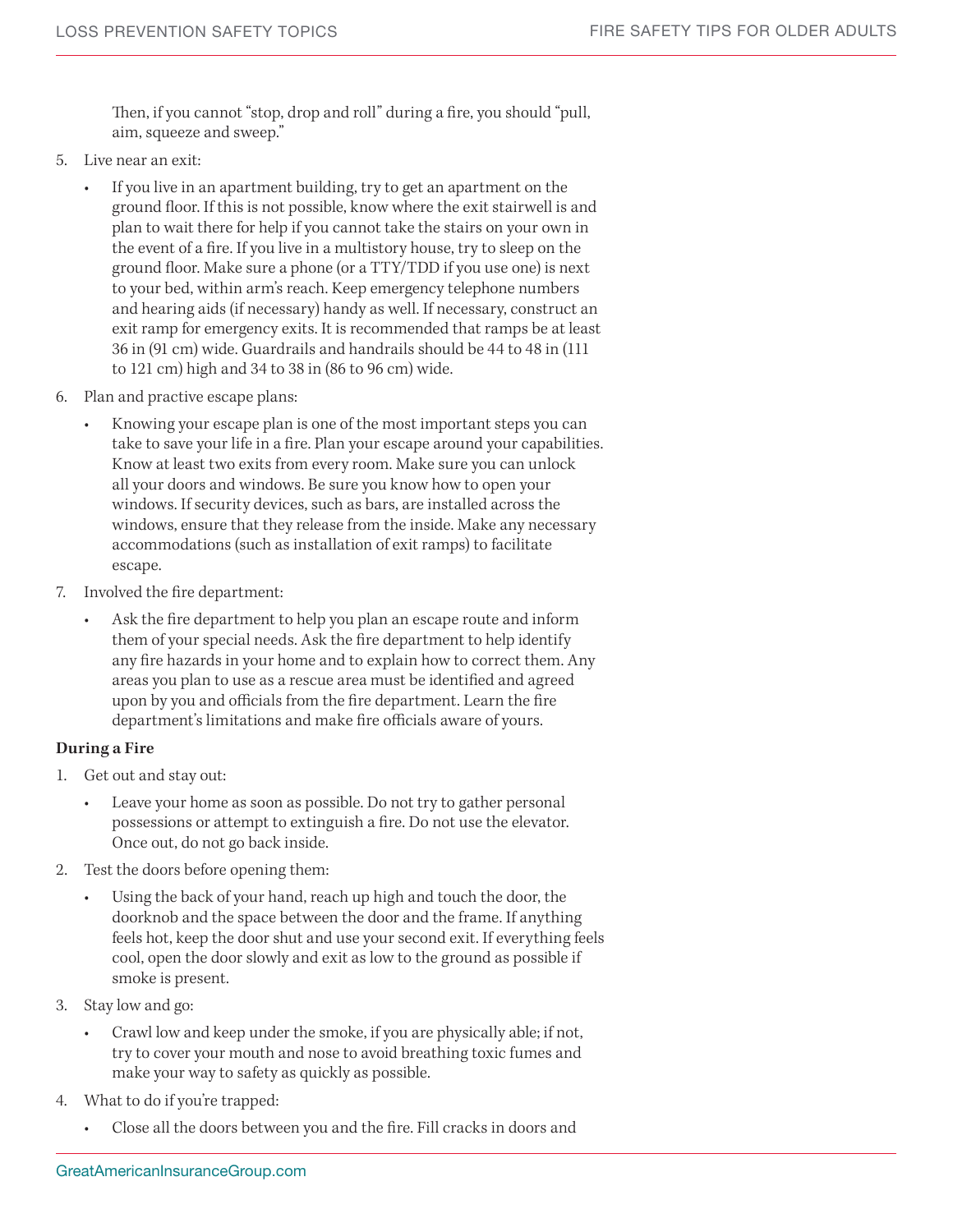cover all vents with damp cloth to keep smoke out. If possible, call the fire department and tell them where you are located. Signal rescuers from a window with a light-colored cloth.

- 5. Stop, drop and roll:
	- If any part of you catches fire, do not run and do not try to extinguish the flames with your hands. Cover your face with your hands. Drop to the ground, rolling over and over. If you have a disability that prevents your taking these actions, try to keep a flame-resistant blanket or rug nearby to smother any flames.

## **Fire Prevention**

- 1. Cooking:
	- Never leave the stove unattended while cooking. If you need to step away from the stove, turn it off. Wear tight-fitting clothing when cooking over an open flame and keep towels and potholders away from the flame. If food or grease catches fire, smother the flames by sliding a lid over the pan and turning off the heat. Do not try to use water to extinguish a grease fire. When deep-frying, never fill the pan more than one-third full of oil or fat. Make sure the stove is kept clean and free of grease buildup. Turn pot handles away from the front of the stove so they cannot be knocked off or pulled down. Never put foil or other metals in the microwave.
- 2. Electrical Safety:
	- Electric blankets should conform to the appropriate standards and have overheating protection. Do not wash electric blankets repeatedly as this can damage their electrical circuitry. If an appliance begins to smell suspicious or emit smoke, unplug it immediately. Replace all frayed or broken electrical cords. Never use an appliance with exposed wires. Never overload extension cords and keep them out of traffic areas. Use only tested and (Underwriters Laboratories Inc)
	- UL-listed electrical appliances.
- 3. Smoking
	- Never smoke in bed. Make sure that you are alert when you smoke. If a gas stove or oxygen source is nearby, do not smoke. Place signs stating that oxygen is in use and warning visitors to refrain from smoking. Do not smoke while under the influence of alcohol or if you are taking prescription drugs that can cause drowsiness or confusion. Never leave smoking materials unattended and collect them in large, deep ashtrays. Soak the ashes in the ashtray before discarding them.
- 4. Space heaters:
	- Provide space around space heaters. Keep heaters at least 3 ft (91 cm) from combustible materials. Follow the manufacturers' directions regarding operation, fueling and maintenance of your space heater. Do not use heaters or other heating devices near dry clothing.
- 5. Heating:
	- Have your heating system and chimney checked and cleaned annually by a professional. Never store fuel for portable heating equipment in the